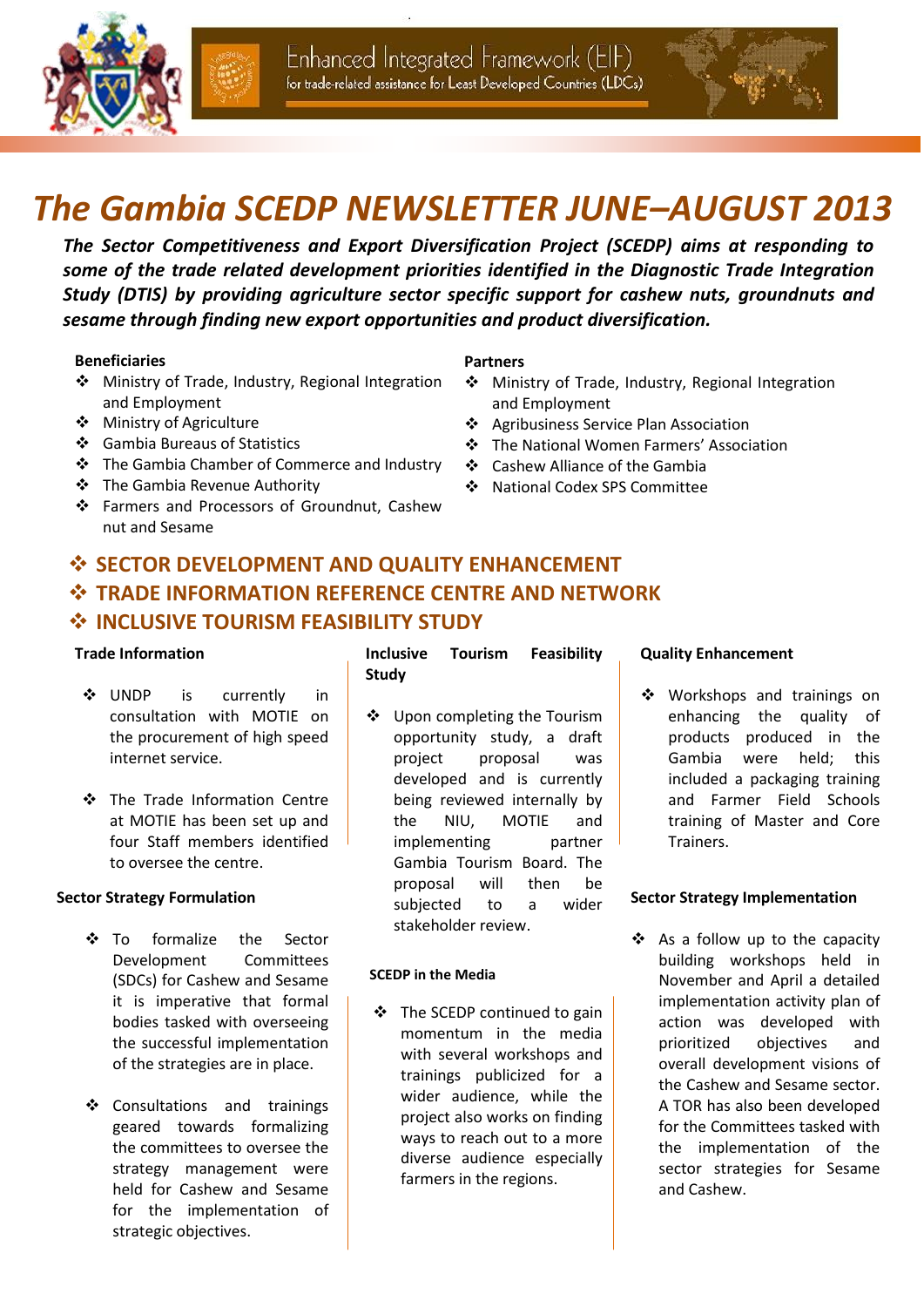

**Farmer Fields Schools Training of Master Trainers** 

**During the first mission of the FFS International**  Consultant, several consultations were held with the three lead institutions ASPA, NAWFA and CAG as well as NARI and DOA to pave the way for the successful implementation of the FFS. To further build the capacities of FFS in the three sectors - Groundnut, Cashew and Sesame a training of Master Trainers was scheduled from 10th – 15th June to train five master trainers for each of the sectors mentioned. These five MTs were to further train forty (40) Core Trainers who will train farmers in the field. Along with the three (3) National Consultants, recruited by ITC under the close supervision of the NIU, the lead institutions selected to coordinate the implementation of FFS in the three sectors led and facilitated the trainings which were held in different parts of the country.



**EIF Coordinator Awards Certificates to Master Trainers** 

The FFS Master and Core Trainers trainings touched on areas such as; setting up and managing FFS – incorporating the concept and principles of FFS, understanding the concept of adoption of Good Agricultural Practices (GAP) for the production of high quality Cashew, Sesame and Groundnuts and creating awareness in quality enhancement and food safety issues on all three crops. At the end of the trainings a total of fifteen (15) Master Trainers were trained and one hundred and twenty (120) Core Trainers who will trainers farmers in the field.

**A four (4) day training on packaging was held from**   $17<sup>th</sup>$  -20<sup>th</sup> June as a follow-up to the recommendations of diagnostic studies carried out in November 2012. The training, which was specific to Cashew, Groundnut and Sesame, was attended by thirty participants including twelve (12) women.



**Packaging Training** 

The training sessions conducted by the International Consultant was a balanced mix of lectures, examples and exercises with a strong emphasis on practical work through group sessions to reinforce the learning experience. At the end of the training participants had an opportunity to learn the fundamentals of packaging, branding and marketing in general and more specifically in relation to their specific sectors whether Cashew, Groundnuts or Sesame through packaging clinics.



**Packaging Resource Centre at GCCI**

**On the final day of the training, the International** consultant along with the NIU and representatives from MOTIE proceeded on to the Gambia Chamber of Commerce and Industry (GCCI) headquarters to set up the Packaging Resource Centre which will provide a wider framework for networking with packaging suppliers, food processors, experts and other institutions to provide an opportunity for continued learning.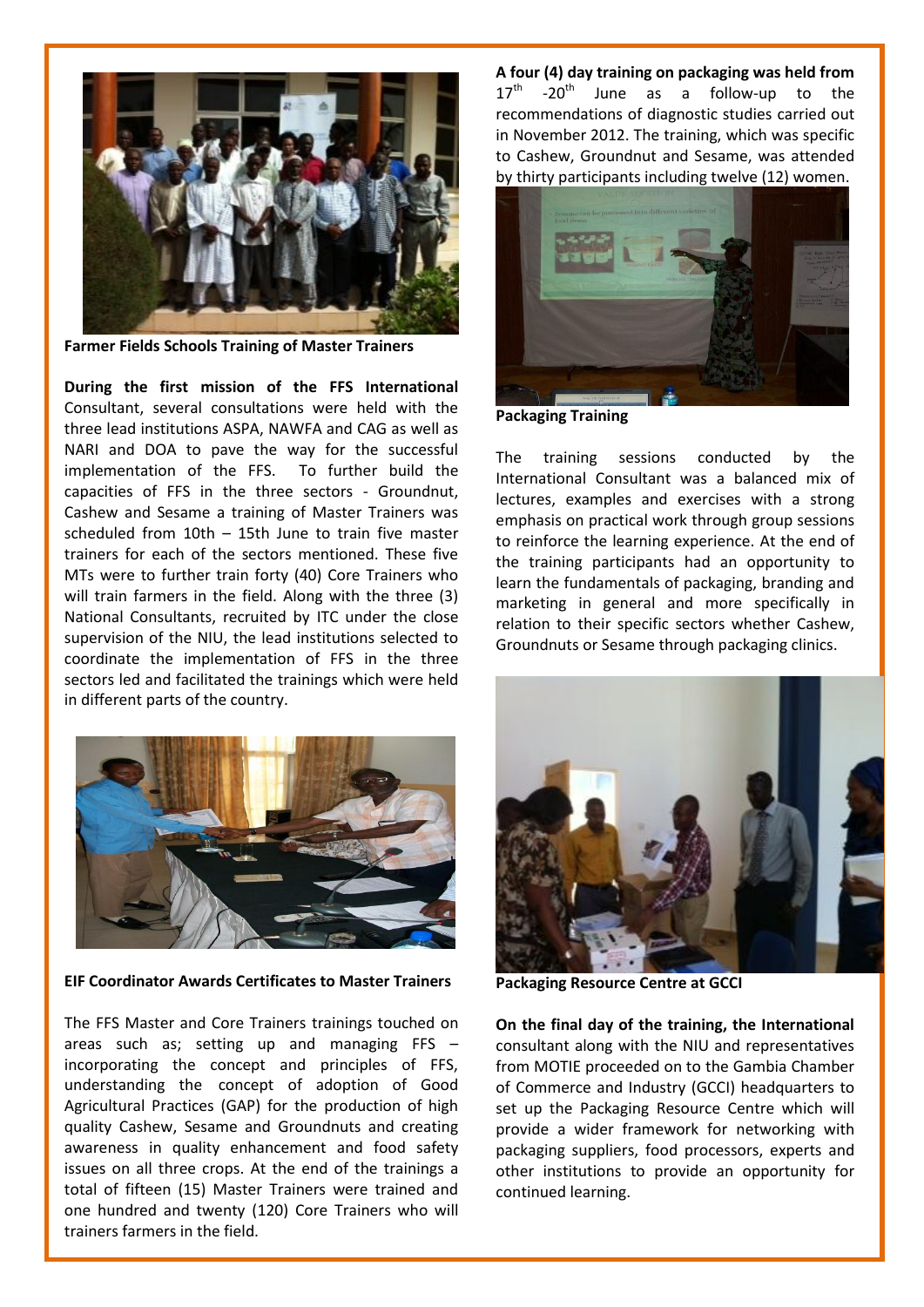

**Project Steering Committee Meeting**

On 6<sup>th</sup> August, the Project Steering Committee (PSC) held its second meeting of the year. The meeting was attended by all members of the PSC except UNDP making it a total of seventeen (17) participants including the NIU. The meeting, chaired by the project Focal Point appointed by the Ministry of Agriculture was held at the National Agricultural Research Institute (NARI).

The role of the PSC is to provide technical guidance to the project. In that regard a review meeting was scheduled with the objective of analyzing the biannual progress of the SCEDP project, which highlights the activities implemented from January  $-$  June. The bi-annual progress report also provided the PSC an overview of the successes, challenges and lessons learned during the first six months of the year. During the meeting the Minutes from the previous PSC meeting held on  $12<sup>th</sup>$  March was reviewed and adopted by the PSC.

The PSC were satisfied with the responses to recommendations made during the last meeting. All recommendations were addressed and this included the need for more farmers to come together as cooperatives and for the Ministry of Agriculture (MOA) was to coordinate the process. This process has already started and the MOA is in the process of registering farmers and farmer associations. The PSC had recommended that due to the rapid approaching Cashew season a buyer-sellers meeting should be held earlier than indicated in the work plan, the President of CAG responded that a buyer-sellers meeting has already taken place. Transport refund to the Committees has been approved by ITC and previous SDC meetings have been covered. The work plan prepared by ITC is now more reader friendly with the new format.

The PSC were given an update on upcoming project activities such as the workshop on the revision and validation of both the Sesame and Cashew sector strategies, the training on sector strategic management and implementation and the upcoming Annual Review Meeting of the SCEDP to be held in Banjul according to the project document.

**A revision and validation workshop of the sesame** and cashew sectors strategy was held on  $19<sup>th</sup>$  and  $20<sup>th</sup>$ August as a follow-up to the Sector Strategy workshops held in April 2013, to validate the cashew problem tree, conclude detailed implementation activity planning and to define and prioritize objectives and overall development visions of the Sesame and Cashew sectors. The SCEDP which provides specific support for the Sesame and Cashew sectors under Component A also focuses on finding new export opportunities, product diversification, improved value-addition, quality enhancement and strengthened sector support institutions. In that regard many high profile government representatives, national and international stakeholders as well as representatives of the two sectors including farmers, producers, processors and exporters came together to further revise and validate the strategies developed.

The Sesame workshop conducted by an ITC expert on Sector Strategy Development was attended by thirtyone (31) participants including eight (8) women and the Cashew workshop attended by thirty (30) participants including three (3) women. The revision and validation of the strategies will not only enable stakeholders of the project to produce implementable activities identified in the Plan of Action, but their participation and inclusive involvement in the sector strategy design will ensure efficiency in coordinating identified activities to ensure sustainability and explore ways and means to mobilize resources.



**Revision and Validation of Sesame Sector Strategies** 

During the Mission, several consultative meetings were held with key stakeholders on  $21<sup>st</sup>$  August to discuss the terms of reference for the committees, ways of facilitating more project synergies, complementarities and follow up activities as stipulated by the EIF Executive Secretariat Recommendations. These meetings include MOTIE was attended by the Permanent Secretary, Deputy Permanent Secretary and Director of Trade, NAWFA and CAG representatives as well as with the Chief Executive Officer of GIEPA, who will be a major player in the implementation of the strategies as it links to the National Export Strategy (NES).